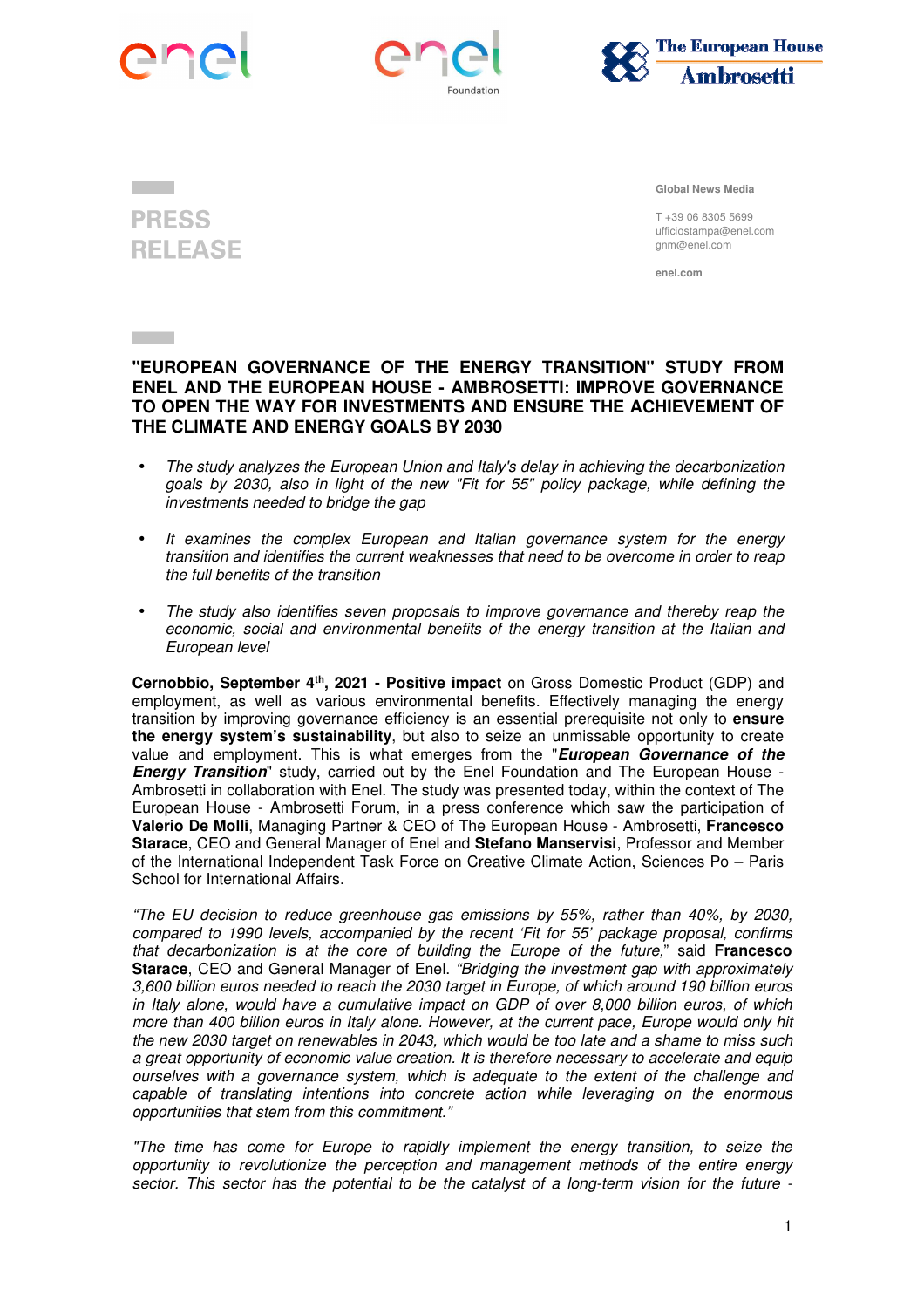





potential of which European institutions are fully aware" said **Valerio De Molli**, Managing Partner and CEO of The European House - Ambrosetti. "Europe's commitment has been confirmed and further corroborated by the recent 'Fit for 55' package, which envisages a very ambitious energy transition path for the continent. Europe will have to increase its efforts to implement this change because, at this rate, the continent would not reach the new target of reducing greenhouse gas (GHG) emissions by 55% in 2030, but in 2051, which is 21 years late. As for renewable energies, at the current pace, the new 40% target set for 2030 would only be reached in 2043. From the energy efficiency point of view, based on current levels of improvement, Europe will reach +36% in 2053 instead of 2030."

Climate change is the greatest challenge of our time, a global threat that transcends individual state borders and has direct consequences on all our lives. Since the 1990s, the European Union has played a leading role at an international level in the fight against climate change, adopting ad hoc policies and setting very ambitious targets to reduce greenhouse gases, increase the share of energy from renewable sources in final consumption and improve energy efficiency. In the last two years, the European Commission has raised the bar and in July 2021 moved **the goal of reducing greenhouse gas emissions from the previous 40% to at least 55%** by 2030 compared to 1990 levels. This is an ambitious goal that over the next decade aims to consolidate the EU's position as a **global leader in the energy transition**.

Investments in the sectors involved in the energy transition process would generate cascading benefits, both in Europe and in Italy, with important indirect and induced effects. In fact, the study shows that closing these gaps over the next 10 years could have a cumulative impact on GDP of over 8,000 billion euros in the European Union and over 400 billion euros in Italy.

Therefore, Europe has an unprecedented opportunity to launch investments in line with the stakes. The Next Generation EU, a multi-year plan worth 750 billion euros aimed at creating a more connected, sustainable and resilient Europe, is the cornerstone of the European recovery strategy. Italy is the main beneficiary of the Next Generation EU and has drawn up an Italian National Recovery and Resilience Plan (NRRP) amounting to around 235 billion euros, of which 30% is dedicated to the "green revolution" mission.

In the face of this great value creation opportunity and the urgency associated with climate change, the study shows that, at the current pace, Europe would only reach the new target of 55% reduction of greenhouse gases in 2051, with a **delay of 21 years** compared to the 2030 target. As for the other new targets set for renewables (40%) and energy efficiency (+36%), Europe is clearly lagging behind here too, as at the current rate they would be achieved in 2043 and 2053 respectively. In Italy, the NECP has yet to be revised in light of the "Fit for 55" package. The new 2030 goals for Italy are likely to be a 43% reduction in greenhouse gas emissions, a 37.9% contribution from renewable energy and an increase in energy efficiency of 46.4%. In evaluating Italy's current performance in achieving these goals, an **average delay of 29 years** emerges, compared to 19 in Europe, with a delay of **24 years** for renewable energy.

A rapid change of course is therefore necessary, one which puts Europe in a position to make the investments necessary to compensate for the delay accumulated over the years and accelerate economic value creation. In order to unlock necessary investments it is essential to overcome the current **barriers to energy transition governance**. The study analyzes the current governance structure, defined as the set of roles, rules, procedures and tools (at the legislative, implementation and control level) relating to the energy transition management, and aimed at achieving strategic as well as operational objectives. The study shows that there are **three main issues** with energy transition governance in Europe. Firstly, energy is a shared competence between Member States and the EU, then, there is a growing need to implement a new "indirect" enforcement system and finally, it is necessary to strengthen the new mechanism for managing green objectives. In Italy, energy transition governance effectiveness is limited by **five factors**, namely fragmented responsibilities among the various stakeholders at different levels, non-uniform local regulations and local application of national regulations, weak involvement and commitment of institutions and local communities eroding social acceptability, related inefficiencies in the role of technical-administrative public bodies and fragmented drafting of sectoral policies.